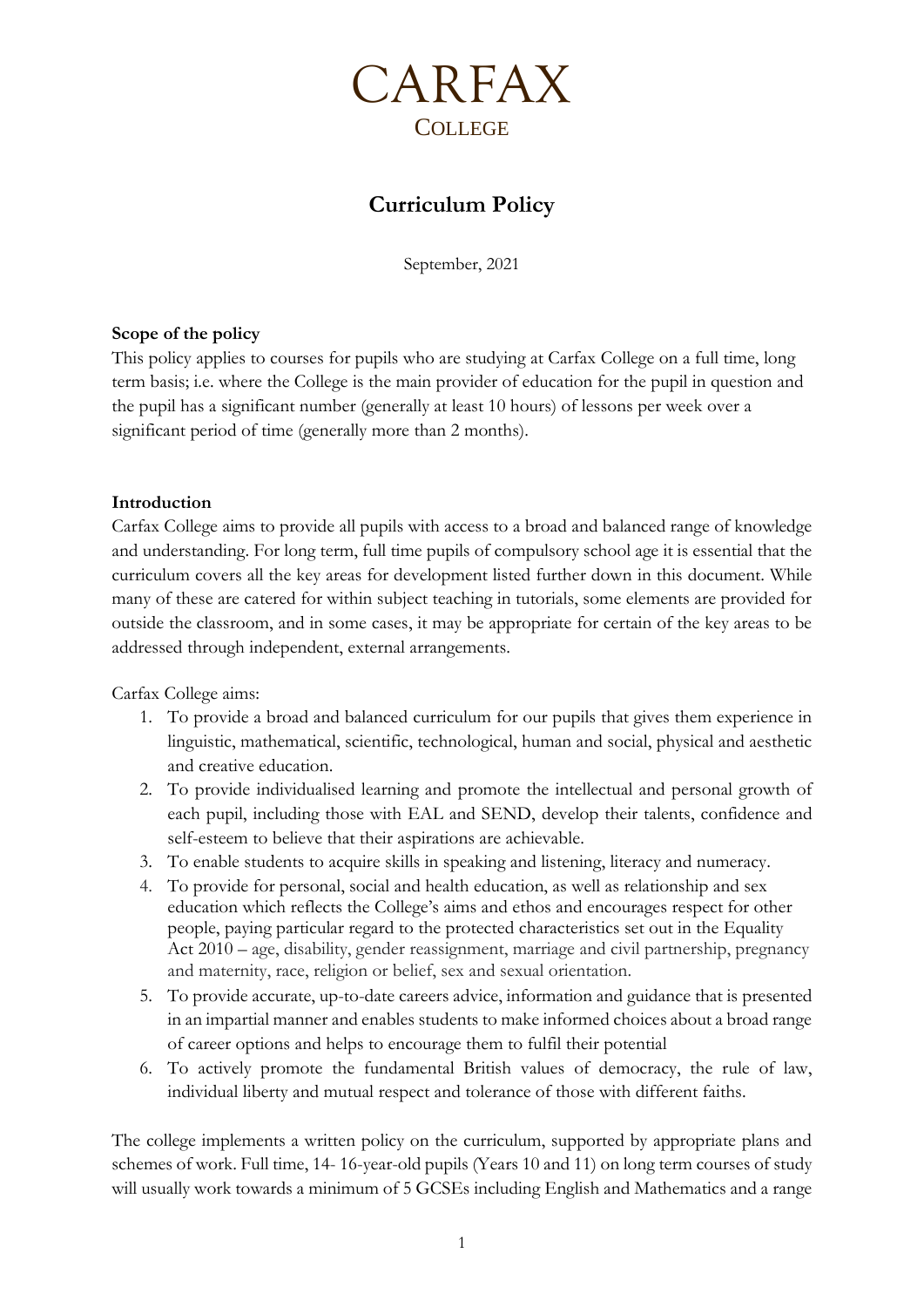of other subjects appropriately chosen to ensure that the key areas for development listed below are covered. The academic components of the curriculum at KS4 &KS5 will largely draw on the syllabuses of the relevant examination boards. Full time pupils of KS3, KS2, and KS1 will work towards the National Curriculum.

### **Personalised Curriculums**

The College develops an individual course of study for each new pupil, drawn up by a member of the academic team in consultation with parents, and, where relevant, other stakeholders. Curriculums are designed to take into account a pupils long term aims and individual circumstances. For example, in cases where a pupil has been out of education for any length of period, the curriculum will seek to identify and fill any gaps and will be modified as the course progresses.

Detailed instructions are sent out to tutors, who are each responsible for drawing up a Scheme of Work for the part of the course designated to them. These Schemes of Work are reviewed by the academic team and subsequently combined, together with any other necessary course elements, to form a unique curriculum for each pupil at the school. Once finalized, the Schemes of Work inform the more detailed, short term planning of all those engaged to deliver the course. Pupils' courses inevitably vary to a considerable extent, depending on the subjects to be studied, the duration and mode of study, and any other requirements specific to the pupil concerned.

There may be exceptions to the provision described above. Pupils may follow a curriculum that would ordinarily be followed by pupils younger or older than them (i.e., by pupils in lower or higher years), depending on their abilities and circumstances. Pupils may also follow a curriculum with an academic structure different to those described above, if it is deemed appropriate to their needs and circumstances. In such cases, care will nevertheless be taken to ensure that the key areas for development described below are covered by the curriculum.

Full time, long term pupils of 16 years or over (Years 12 and 13) will usually work toward a minimum of 3 full A level qualifications or equivalents. The academic components of the curriculum will largely draw on the syllabuses of the relevant examination boards.

The curriculum is open to all pupils of all abilities and each individual has the ability to access the full provision offered.

### **Tracking and course management**

The college offers regular internal assessment and examinations as well as external qualifications. The data from these tests is made available to staff and forms the basis of progress tracking and target grade setting with pupils sitting external examinations. They are also used as a tool by the SLT for self-review and planning. The college reports to parents formally every term through progress reports and informally on a regular basis through phone calls and meetings.

The academic team monitor pupil progress and teaching and learning through the use of annual assessments, as well as the recording of grades by tutors on a fortnightly basis. Grades are discussed with tutors, and Personal Tutors also discuss grades with pupils in their personal tutor meetings.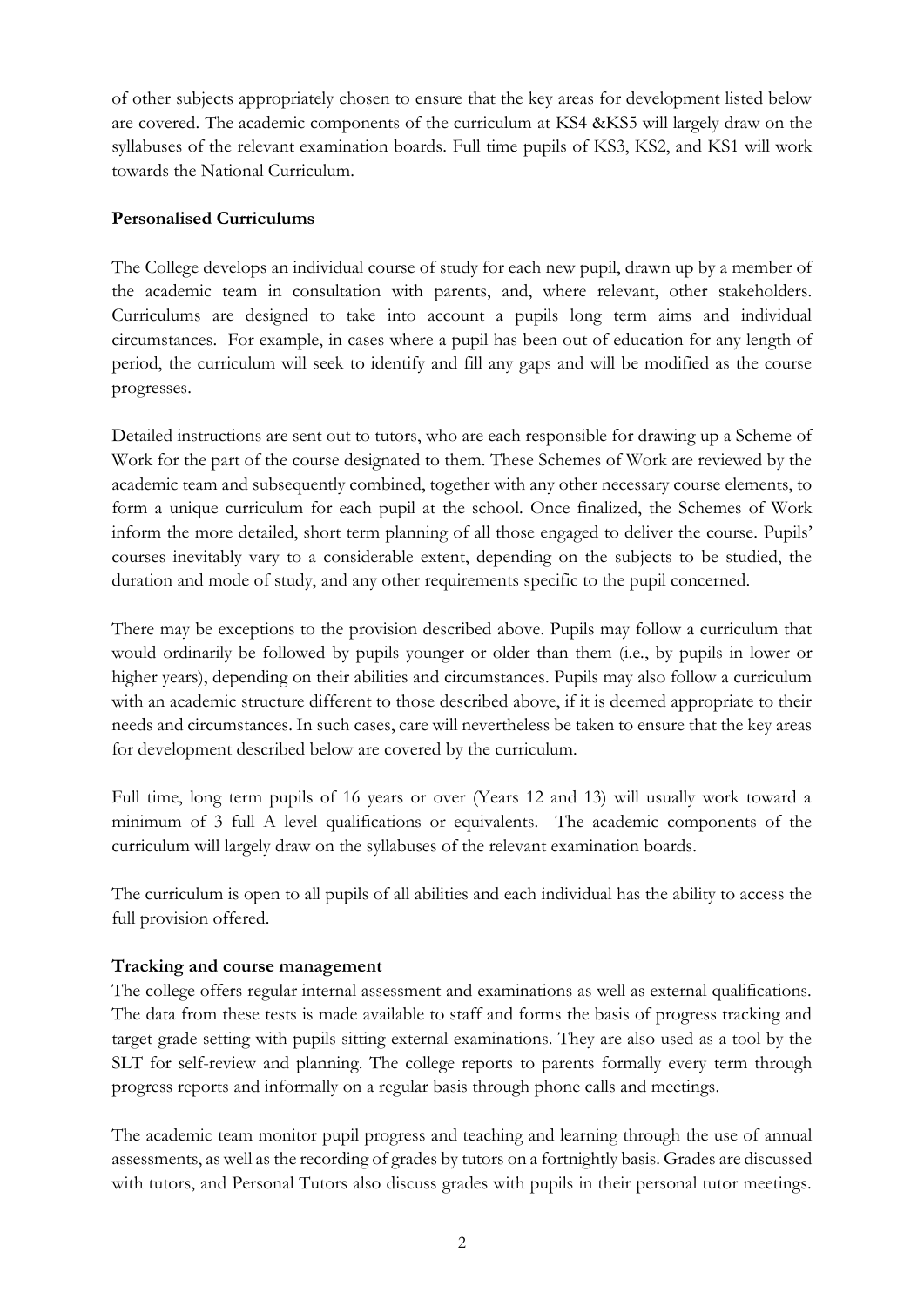Any progress concerns will be addressed with the pupil, and a range of different interventions will be considered. Where there are concerns, parents will also be contacted.

### **Students with SEN**

Where a pupil has an EHCP, education which fulfils its requirements is provided. The college has a Special Educational Needs Policy which applies to those with an Education, Health and Care Plan as well as those with learning difficulties and/or disabilities. For those with an EHCP, the college follows the recommendations established at the annual review and stipulated within the Plan. Support is given from all staff - in particular, teaching staff, and the SENCo. The SENCo works in partnership with parents and with the appropriate outside agencies, such as Speech and Language Therapists and Occupational Therapists. All pupils are given the opportunity to access the full curriculum.

## **Breadth of Curriculum.**

Carfax College aims to provide all pupils with access to a broad and balanced range of knowledge and understanding.

**Linguistic**: All pupils have the opportunity to develop their communication skills and increase their command of language through listening, speaking, reading and writing in lessons. All longterm, full-time pupils of compulsory school age attend regular formal lessons in English (including EAL where appropriate).

Pupils' written work and oral skills are improved on an on-going basis within tutorials and supervised prep. Tutors are required to set regular homework tasks, allowing for the development of independent reading and writing skills.

Where appropriate, pupils will be given EFL/EAL tuition on a one-to-one basis with experienced English Language Tutors. EAL students are assessed through baseline testing, and supported with one-to-one support towards appropriate examinations - Cambridge First Certificate Examination (FCE), or the International English Language Testing System (IELTS).

At Key Stage 4, all pupils will take GCSE English Language/Literature and are encouraged to take at least one modern language in addition.

Pupils are encouraged to speak in English during school lunch-times, and within communal spaces at the College. Pupils dine together on a regular basis, accompanied by a member of the teaching or pastoral staff. Through this, conversation in English is encouraged and facilitated during meals.

### **Mathematical**:

All long-term, full-time pupils of compulsory school age will have regular lessons in Mathematics. Mathematical learning is also a key component of scientific study, as well as of other subjects such as Economics. The Maths curriculum helps pupils to develop their knowledge and understanding of mathematics through practical activity, exploration and discussion. They develop their ability to make calculations, understand relationships and patterns in number and space and their capacity to think logically and to express themselves clearly. Mathematics ability is developed through a mixture of written work, practical investigations, exploratory projects, and tutorial-based discussions. Regular written homework gives pupils the opportunity to develop their work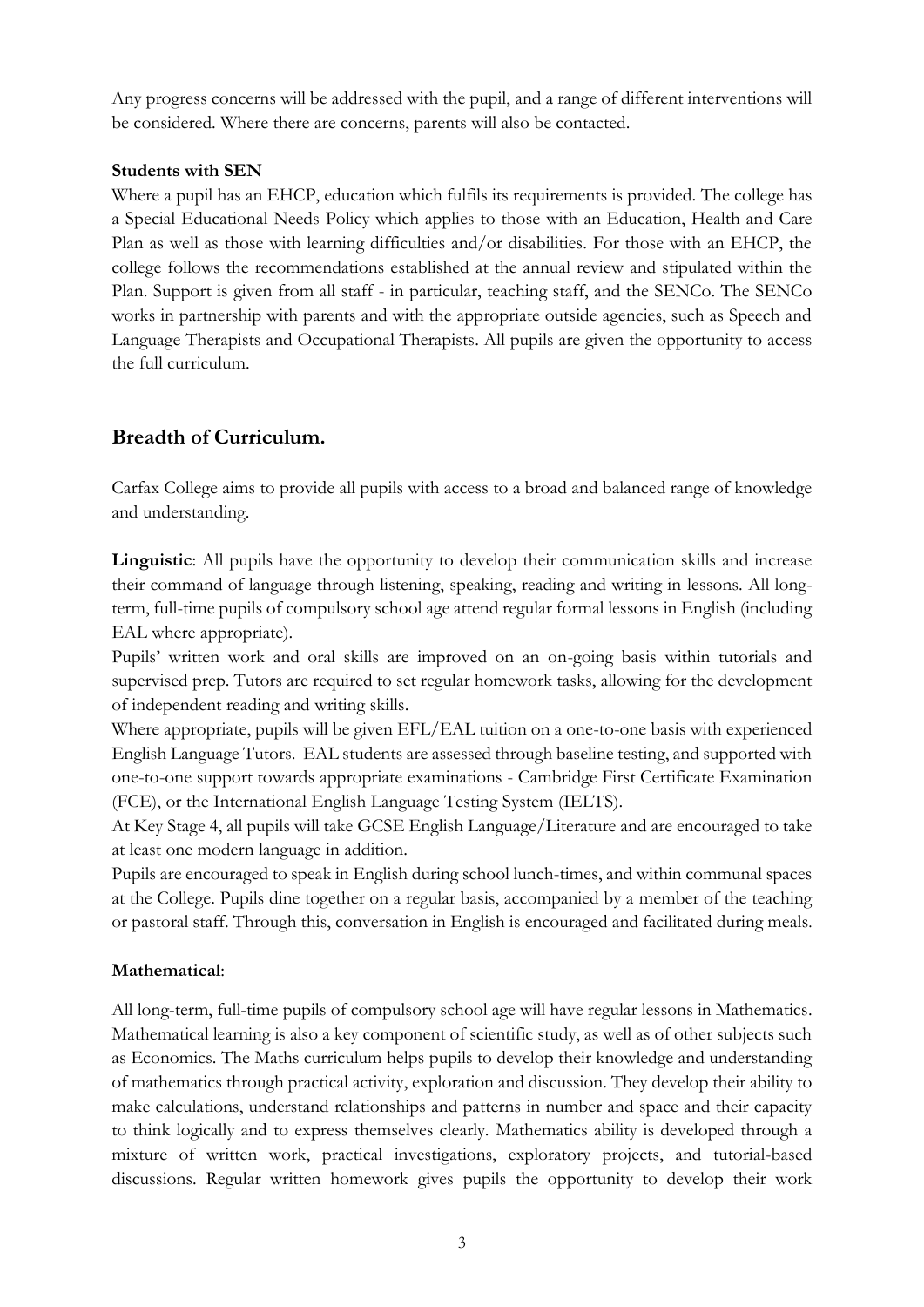independently. The ability to convey mathematical concepts orally is developed through discussions in relevant tutorials.

At KS2 and KS3, all pupils will follow the National Curriculum. The Independent Curriculum will be used as a resource that can be tailored for each programme.

At Key Stage 4, pupils follow the Edexcel IGCSE Mathematics course.

### **Scientific:**

All long-term, full-time pupils of compulsory school age will follow a course of study in the sciences. The subjects studied will vary depending on the individual needs of each pupil but will include the development of pupils' understanding of nature, materials and forces. These will be explored through various processes of enquiry, including observation, forming hypotheses, conducting practical experiments (making use of the College's laboratory or, where appropriate, the facilities of local schools), and recording findings. Pupils will develop their independent skills of enquiry and investigation within tutorials and in written homework to be completed in their own time or during supervised prep. Pupils working towards formal examinations in the sciences will work with subject specialists in tutorials to develop their understanding beyond the constraints of the syllabus in order to broaden their appreciation of the subject.

At KS2 and KS3, all pupils will follow the National Curriculum. Choice of topics will be determined based on current levels of knowledge (including any gaps or areas where additional work need doing) and the Independent Curriculum will be used as a resource that can be tailored for each programme.

At KS4, all pupils take Biology, Chemistry and Physics and the majority take GCSEs in the separate sciences. For some pupils, a modified curriculum leading to dual award Science is followed. The college uses tailored resources via an online platform which draws from Edexcel IGCSE material. At Key Stage 5, pupils can progress to A level in any of the three sciences. The choice of exam board will be tailored to individual learning styles and profiles of strengths and weaknesses.

### **Technological:**

At all ages, and across all subject areas, pupils make extensive use of ICT to develop written work, carry out investigations and research for class-work and homework, and to complete past papers and computerized tests. Where appropriate, all tutors make use of ICT in their lessons. For pupils who opt to pursue technical subjects, a wide range of practical skills are developed with specialist tutors. This includes, but is not limited to, the use of tools, equipment, materials, and components to produce excellent products. Some of these skills will be developed in laboratory work within the sciences, or explored by pupils studying fine art (particularly those focusing on design and sculpture). Pupils are introduced to technological skills through computing, including coding and programming. At KS4, pupils develop their ICT skills through the curriculum in most subject areas, through a term of computing work as part of the Additional Studies curriculum, and GCSE Computer Science is offered to those students who are interested.

### **Human and social:**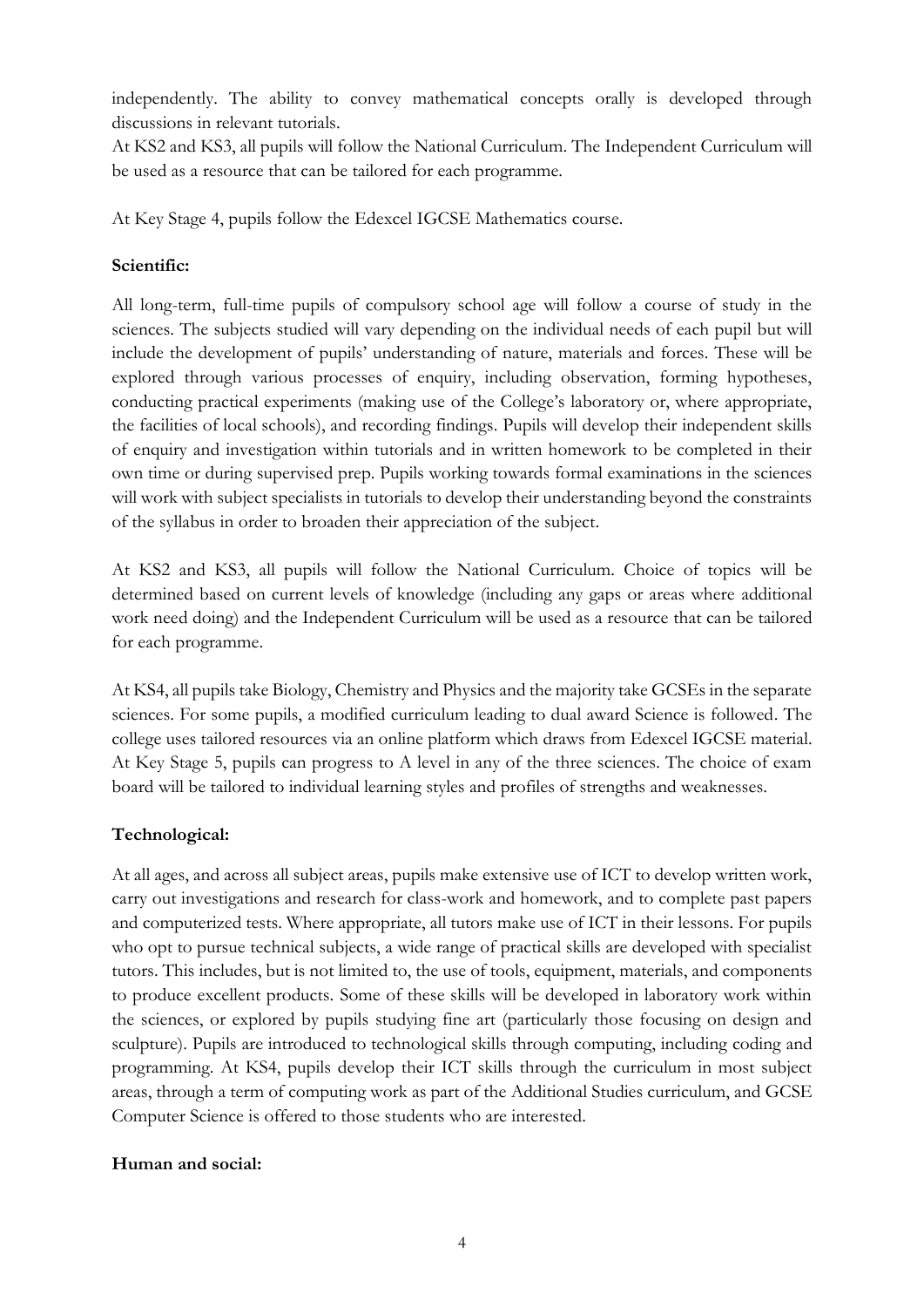All long-term, full-time pupils of compulsory school age pursue a course in the humanities. This allows pupils to develop their understanding of people and their environment, as well as developing a critical awareness of how human actions, both past and present, influence social events and conditions. The cross curricular programme also regularly focuses on topical issues related to these areas such as pollution and climate change, as well as reflecting on historical events. At KS4, pupils have the opportunity to extend their understanding of people and their environment through History and/or Geography and the additional subjects of Classical Civilisation, and Philosophy and RS are also available.

### **Physical:**

All long-term, full-time pupils of compulsory school age attend a 1.5 hour PE session per week with an experienced sports coach. These sessions take place at the Botley Park Recreation Ground and include a range of seasonal sports such as football, tennis and rounders. When the weather means is inclement, sports take place in the college and include activities such as yoga and table tennis.

Some pupils may also attend coaching with individual sports coaches according to their particular needs and interests. Pupils and parents will be consulted on the nature of these sports.

Both types of sessions allow pupils to develop their individual prowess in sports which they enjoy, as well as working with others and building on their team work, tactical and social skills. Working closely with instructors allows pupils to hone their play to a high level, as well as giving the opportunity to pursue unusual sports. Coaches convey messages regarding the importance of health, fitness, and regular exercise, furthered by guidance given on healthy eating from the Welfare Officer during mealtimes as well as in PHSE lessons and being the topic of cross-curricular theme each year. At KS4 pupils can develop their understanding of the physiological aspects of sport by choosing PE as a GCSE subject.

**Aesthetic and creative:** Pupils' creativity and their ability to develop personal, imaginative and practical responses is developed through both Art and literature lessons. Music lessons are also available to those pupils who wish to learn to play a musical instrument.

All pupils will be encouraged to approach their work in a creative manner, regardless of subject area. In particular, original composition in written work and (where appropriate) music, art, and the dramatic arts shall be fostered within tutorials, as well as in homework and supervised prep. Imagination, originality, and creativity are also fostered within the humanities and social sciences.

At KS4, pupils can choose to follow creative courses in Art and Design, Textiles, and Music GCSE. All pupils be required to take part in a collective art project for one term as part of the Additional Studies Curriculum.

### **Spiritual and Religious**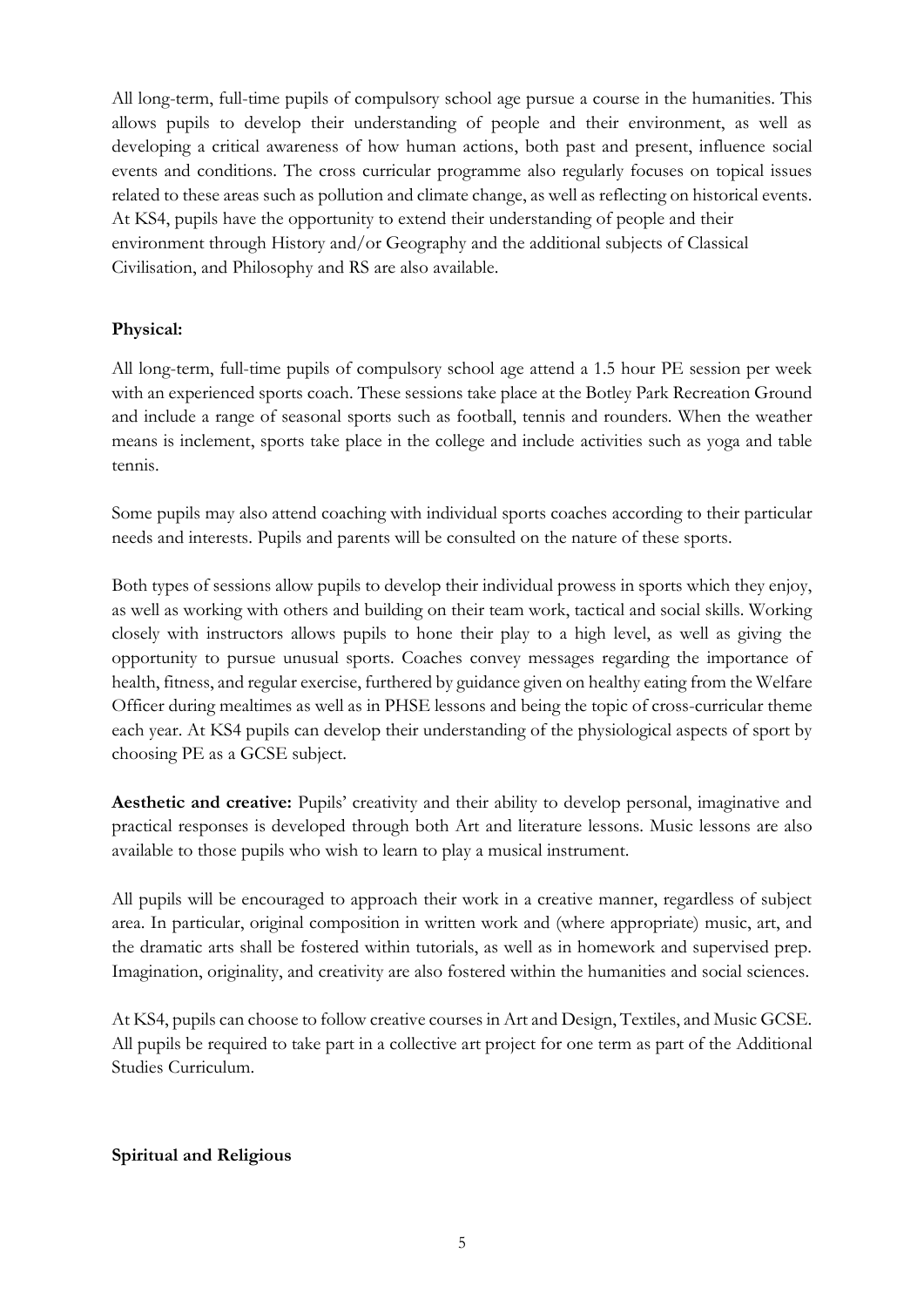All pupils are given opportunities to practise their own faith, and arrangements can be made for attendance of services at churches, synagogues, mosques, or other places of worship. At pupils' or parents' request the college will set aside space for prayer or reflection. All long-term, full-time pupils of compulsory school age will be provided with an overview of different belief systems, and will be encouraged to consider issues of a spiritual dimension. This may be undertaken in religious studies classes, or else in a cross-curricular manner, with spiritual and religious themes addressed, for example, in English or History lessons, and through participation in e.g., World Religion Day. There is a field trip to a cross section of places of worship in Oxford once a year and prominent religious events such as Easter, Ramadan and Diwali are highlighted throughout the year. Covid permitting, in some cases, external arrangements may be made for specialist speakers from different faiths to come in to the college and deliver talks on relevant topics.

All students have RS lessons for one term as part of the Additional Studies Curriculum, following the Oxfordshire Agreed RS syllabus Microsoft Word - [Final Oxfordshire Agreed Syllabus for RE](https://www.oxfordshire.gov.uk/sites/default/files/file/our-work-schools/TheAgreedSyllabus2015-2020.pdf)  2015 - [20 AS.docx](https://www.oxfordshire.gov.uk/sites/default/files/file/our-work-schools/TheAgreedSyllabus2015-2020.pdf)

### **Speaking and listening, literacy and numeracy**

.

Pupils are given many opportunities to express their views and to listen to others in lessons. Many subjects set formal speaking and listening exercises, ranging from pairs or small group work within lessons. In lessons, pupils often listen to audio/visual material and drama is used in many subjects to reinforce learning. PSHE provides the opportunity for discussion and debate. Literacy is built into all subjects through assessment criteria for written work. Many subjects aid numeracy through data analysis and through the construction of timelines, graphs etc. The college offers and encourages many opportunities for pupils to develop leadership skills and to have a voice. Elections to the college council take place every summer term and the chosen leaders meet with the Principal termly to discuss initiatives and plan events.

### **PSHE, Citizenship and Relationship and Sex Education**

Carfax College believes that PSHE is an intrinsic part of the development and education of the pupils in the school. It is taught once a week in a discrete lesson by tutors. Topics that are looked at are in line with the national curriculum strands and topics suggested by the Oxfordshire Safeguarding Children's Board.

Some PSHE issues will be addressed within subject teaching contexts; other topics will be covered in a pastoral context by the Welfare Officer and Personal Tutors; and in some cases, external arrangements may be made for specialist speakers from outside of the college to come in and deliver on relevant topics.

PSHE provision will generally be oriented towards developing pupils' knowledge of, and confidence in, both themselves and their position in the community (whether the school community, their home community, or wider society). Pupils will be urged to consider questions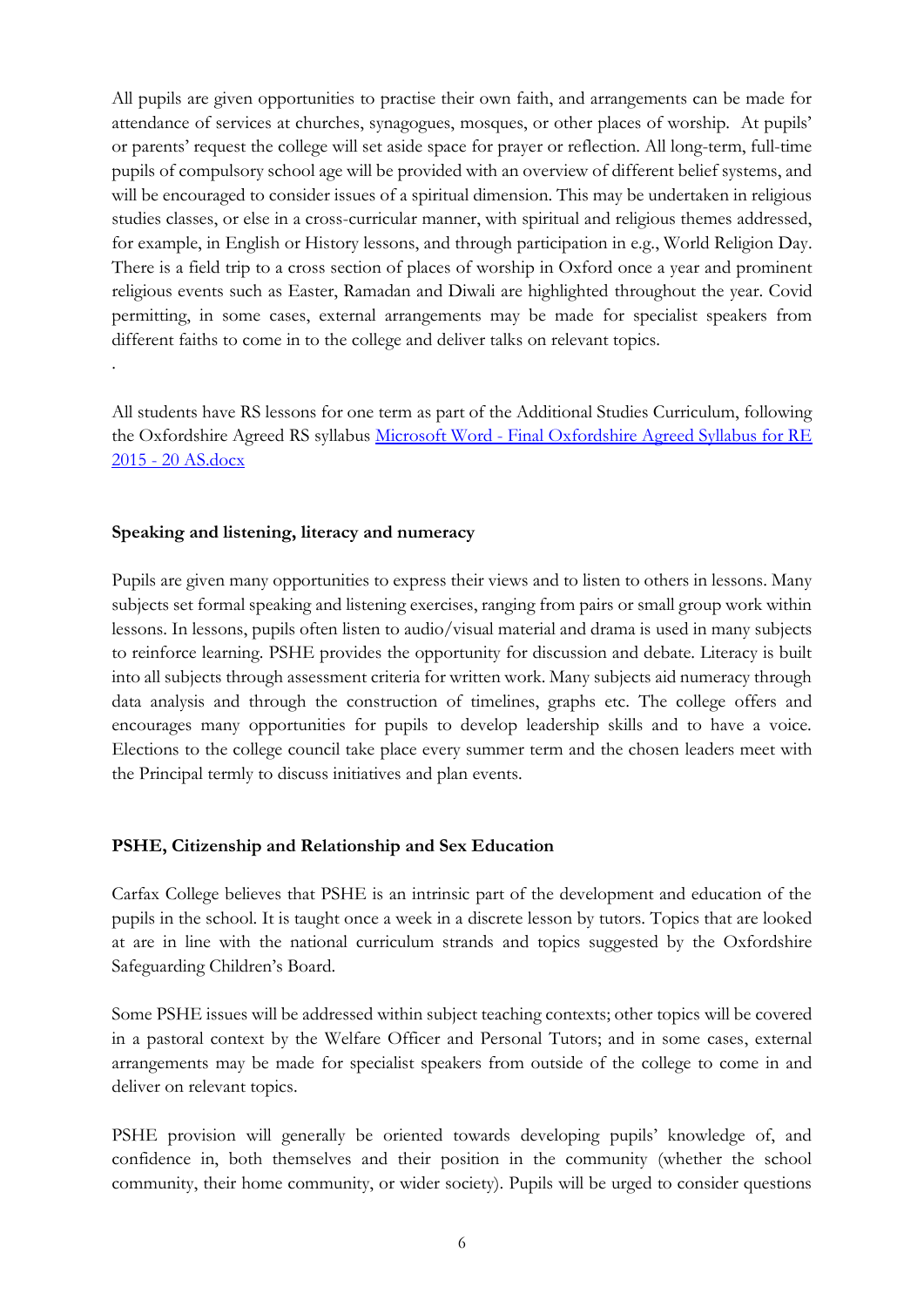of moral and spiritual dimensions; to reflect upon their own and other cultural traditions in a way that encourages tolerance and acceptance of difference (aided by visits to local cultural or religious centres); to improve their knowledge of Britain's public institutions and services; and to appreciate the fundamental British values of democracy, the rule of law, individual liberty, and mutual respect. Pupils are given duties appropriate to their age within the school, in such a way as to encourage the development of responsible and mature behaviour in the school community as a whole.

The PSHE and Citizenship curriculum aims to:

- develop self-esteem, confidence, independence and responsibility
- encourage students to make the most of their abilities
- encourage students to play an active role as citizens and as members of society
- develop a healthy lifestyle that keeps themselves and others safe
- develop effective and fulfilling relationships and learn to respect the differences between people
- meet the broader aims and values of the school through key themes
- encourage an environment where the way in which students and staff are treated and treat each other reinforces the positive messages given by the lessons.

• allow pupils to gain the self-confidence and self-esteem to make informed decisions in all aspects of their lives

• provide a safe environment for the discussion of sensitive, controversial and challenging social and moral issues, and to help pupils to make sense of them in the context of their own life experiences.

Discussion is a key component for the PSHE lessons, with pupils encouraged to express their opinions and to listen to others'.

In order to encourage the development of a sense of responsibility towards society, the College requires all long-term pupils to demonstrate that they are rendering some form of service to their local community. This may be, for example, through volunteering for a local charity or community organization, or through participation in the organization of fund-raising events

#### **Careers Programme**

A careers education and guidance programme is provided at each key stage and aims to help students to discover more about specific careers through information, access to 1-2-1 guidance and work experience days. The careers programme is coordinated by the Welfare Officer as part of the mentoring sessions and involves input from a Careers Consultant and Life Skills Classes.

The pathway will be different for each pupil depending on age and inclinations, but broadly is as follows:

- Year 7: The world of work
- Year 8: Skills for career success
- Year 9: Pathways at 16
- Year 10: apprenticeships /Supported apprenticeships/ Choice of A levels/ BTECs/ A level Colleges
- Year 11: Apprenticeship themes / University courses
- Year 12/13: Apprenticeship options / Universities / UCAS